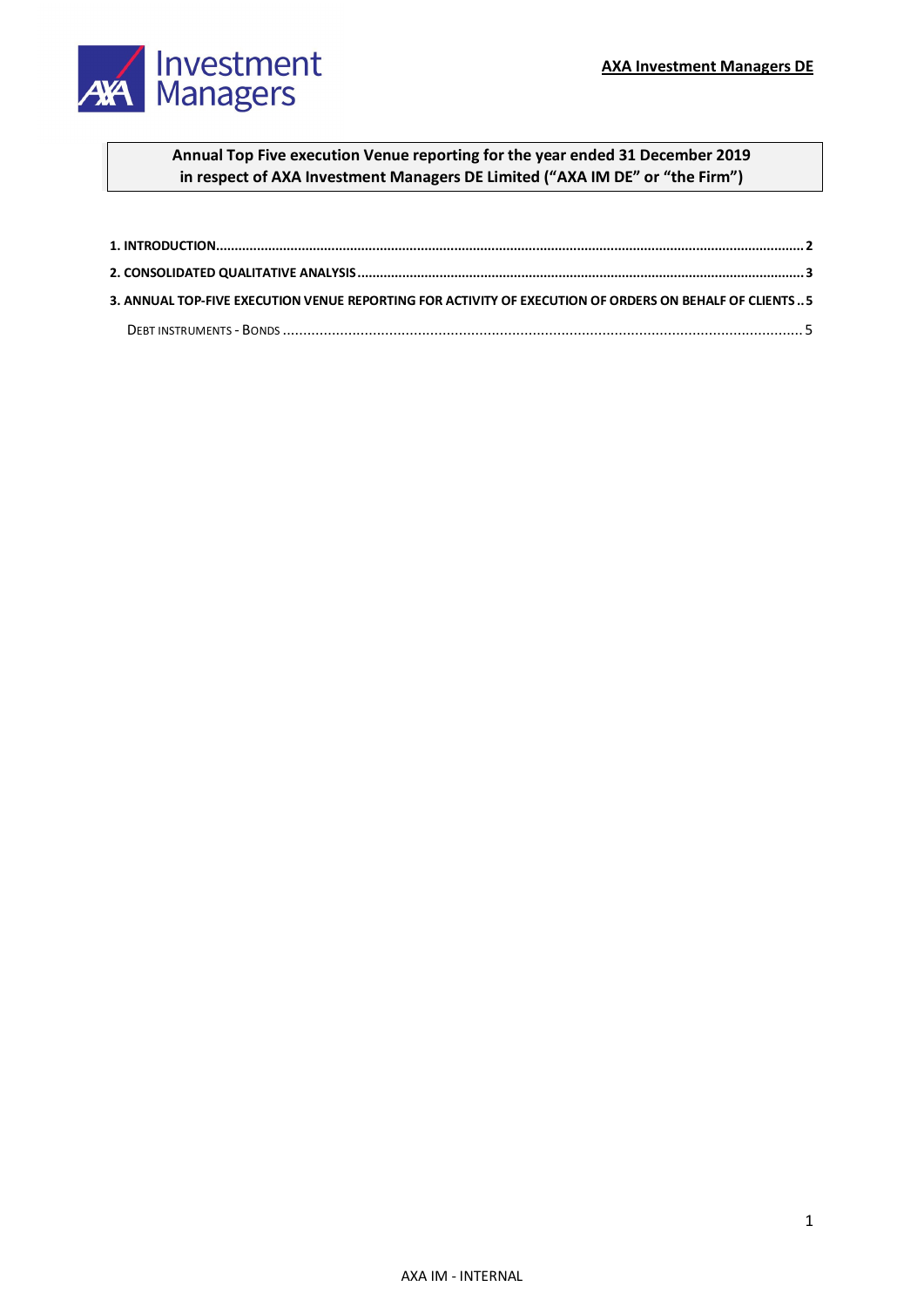

## <span id="page-1-0"></span>**1. Introduction**

In accordance with Markets in Financial Instruments Directive ("MiFID II"), this report provides information in respect of the top-five execution venues and counterparties used by AXA Investment Managers DE ("AXA IM DE" or "the Firm") when executing a client order on a trading venue, as defined by MiFID II, or when transmitting a client order with a counterparty to execute on the Firm's behalf for the year ended 31 December 2019 ("Top 5 Report").

This Top 5 Report provides separate analysis per sub-asset class of financial instrument, as defined in Annex I to the Delegated Regulation supplementing MiFID II ("MiFIR"), for when AXA IM DE placed or transmitted client orders to counterparties for execution. Where analysis is not provided in this Top 5 Report for any class of financial instrument, as defined by MiFID II, AXA IM DE will not have traded in that particular class of financial instrument during the year ended 31 December 2019.

In each section, the analysis encompasses where applicable:

- a) The top 5 execution venues or counterparty names and their respective identifiers in that class of financial instrument (venue name and identifier);
- b) Proportion of volume traded as a percentage of total in that class of financial instrument;
- c) Proportion of orders executed as a percentage of total in that class of financial instrument;
- d) Percentage of the executed orders referred to in point (c) that were passive and aggressive orders;
- e) Percentage of orders referred to in point (c) that were directed orders;
- f) Confirmation of whether AXA IM DE executed an average of less than one trade per business day during the year ended 31 December 2019 in that class of financial instrument; and
- g) Confirmation of whether the following order types were executed by AXA IM DE for the year ended 31 December 2019:
	- o Directed orders 'directed orders' is defined as an order where a specific execution venue was specified by our client.
	- $\circ$  Passive orders 'passive order' means an order entered into the order book that provided liquidity. This type of orders applies when AXA IM DE is either a market member or participant of an execution venue.
	- o Aggressive orders 'aggressive orders' means an order entered into the order book that took liquidity. This type of orders applies when AXA IM DE is either a market member or participant of an execution venue.

In preparing this Top 5 Report, all numerical information has been prepared in Euros ("EUR"). Where execution or transmission of client orders has not occurred in EUR, conversion has been made into EUR applying the applicable prevailing spot foreign exchange rate.

AXA IM DE 'Tick size' corresponds to the average daily number of transactions in the most relevant market in terms of liquidity for shares or depositary receipts. Non-EEA equities have not been classified into a tick size and are not part of the Equities tables but rather the "Other instruments" table.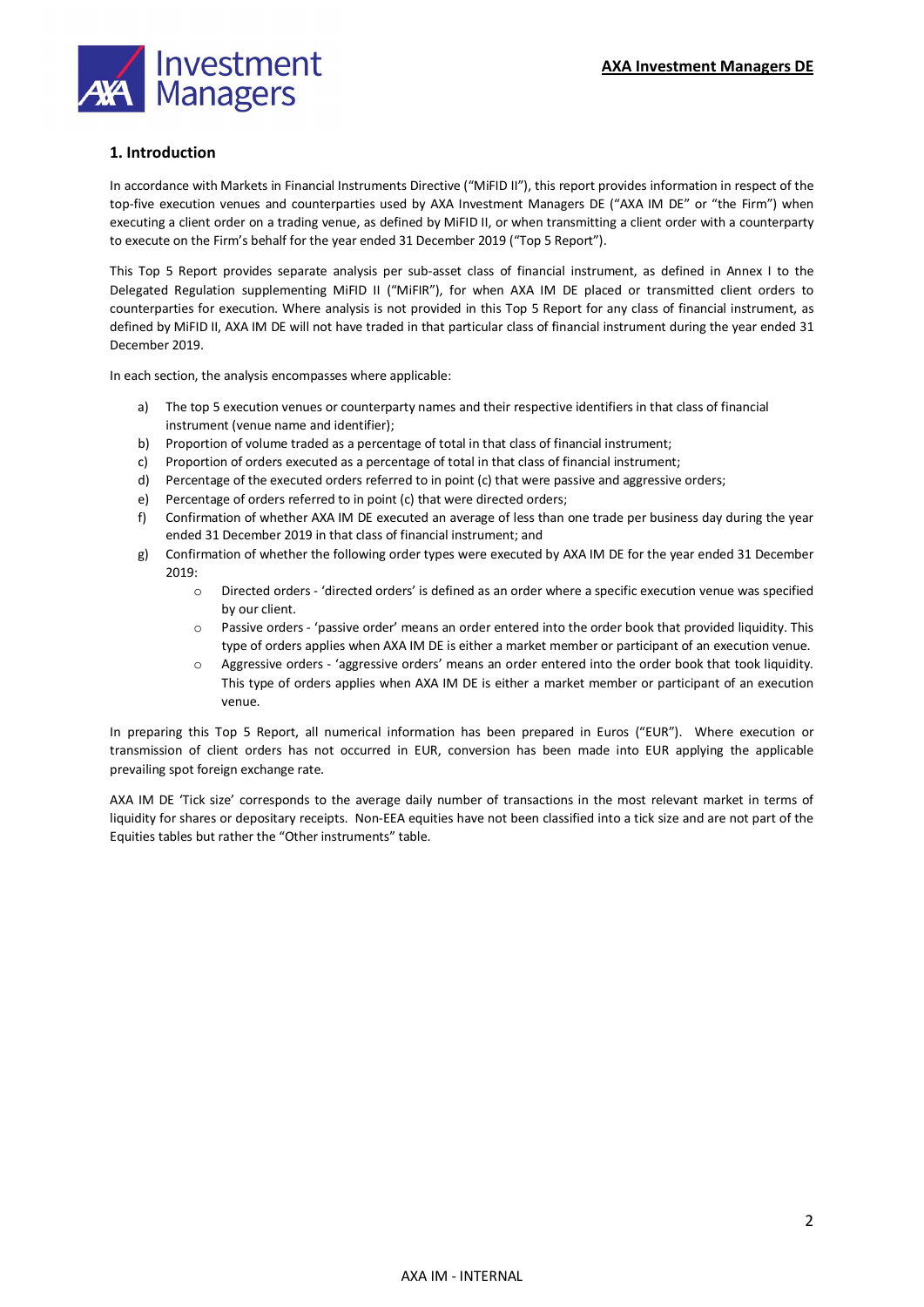

## <span id="page-2-0"></span>**2. Consolidated qualitative analysis**

The following qualitative information is provided by the Firm on a consolidated basis for the year ended 31 December 2019 because the information is common to all classes of financial instruments in scope of this Top 5 Report. Qualitative analysis that is bespoke to each sub class of financial instrument in scope of this Top 5 Report is provided within the abovementioned sections 3 of this Top 5 Report.

- For the year ended 31 December 2019, AXA IM DE only placed or transmitted client orders to counterparties for execution on the Firm's behalf in respect of professional clients.
- There were no close links or conflicts of interest with any counterparty that AXA IM DE used during the year ended 31 December 2019 in respect of any class of financial instrument in scope of this Top 5 Report when placing orders with a counterparty to execute on the Firm's in respect of clients' orders, except with the following entities that are part of the AXA Group, and where client orders are transmitted to dealing desks in the Group.
	- o AXA Rosenberg Investment Management LLC;
	- o AXA Investment Managers GS Limited;
	- o AXA Investment Managers Asia Limited;
	- o AXA Investment Managers Asia (Singapore) Limited and
	- o AXA Investment Managers IF.
- There were no specific arrangements with any counterparty of the Firm regarding payments made and received, discounts, rebates, or non-monetary benefits, regardless of class of financial instrument in scope of this Top 5 Report. The Firm may receive minor non-monetary benefits from its counterparties and these are only accepted after due and careful consideration has been made by the Firm in line with its regulatory obligations, including confirmation that such minor non-monetary benefits are deemed capable of enhancing the quality of services provided by the Firm to its clients and do not impair compliance with the firm's duty to act in the best interests of the client'.
- AXA IM DE has internal dealing desks used for placing or transmitting orders to counterparties and also uses dealing desks established within other affiliated entities of AXA Investment Managers when placing or transmitting client orders.
- When AXA IM DE uses its own internal dealing desks, the Firm generally takes into account the following execution factors when placing or transmitting a client order to a counterparty for execution on behalf of the Firm: price of the financial instrument, costs directly related to transacting the order (including any commission or charges levied by AXA IM DE and implicit costs), speed of execution, likelihood of execution and settlement, size of the order, nature of the order and any other consideration relevant to the execution of the client order, provided that where a specific client instruction applies, AXA IM DE will employ that specific client instruction.
- In the absence of a specific client instruction, the other execution factors that AXA IM DE may take into consideration when placing or transmitting a client order to a counterparty for execution on behalf of the Firm include: the need for timely execution, the potential for price improvement, the potential price impact of a client order, the liquidity of the market (which may make it difficult to execute a client order), the nature of the transaction (including whether or not such transaction is executable on a regulated, market or not) the quality and cost effectiveness of any available clearing and settlement facilities and the need for counterparty diversification. The relative significance of the execution factors will vary from transaction to transaction and will be influenced by the execution criteria.
- When AXA IM DE uses dealing desks within other affiliated entities of AXA Investment Managers, the Firm undertakes monitoring activity of these affiliated entities in respect of how they deliver best execution to the Firm and therefore its clients. Examples of the Firm's monitoring activity includes: oversight and challenge via the Firm's Best Execution Committee, including review of appropriate management information and related Key Performance Indicators that demonstrate how best execution is achieved. In addition, Best Execution Service Review meetings are held by AXA IM DE with the relevant dealing desks of the aforementioned affiliated entities. Where these affiliated entities are in scope of MiFID II there equivalent Top 5 Report is publicly available on their respective corporate website.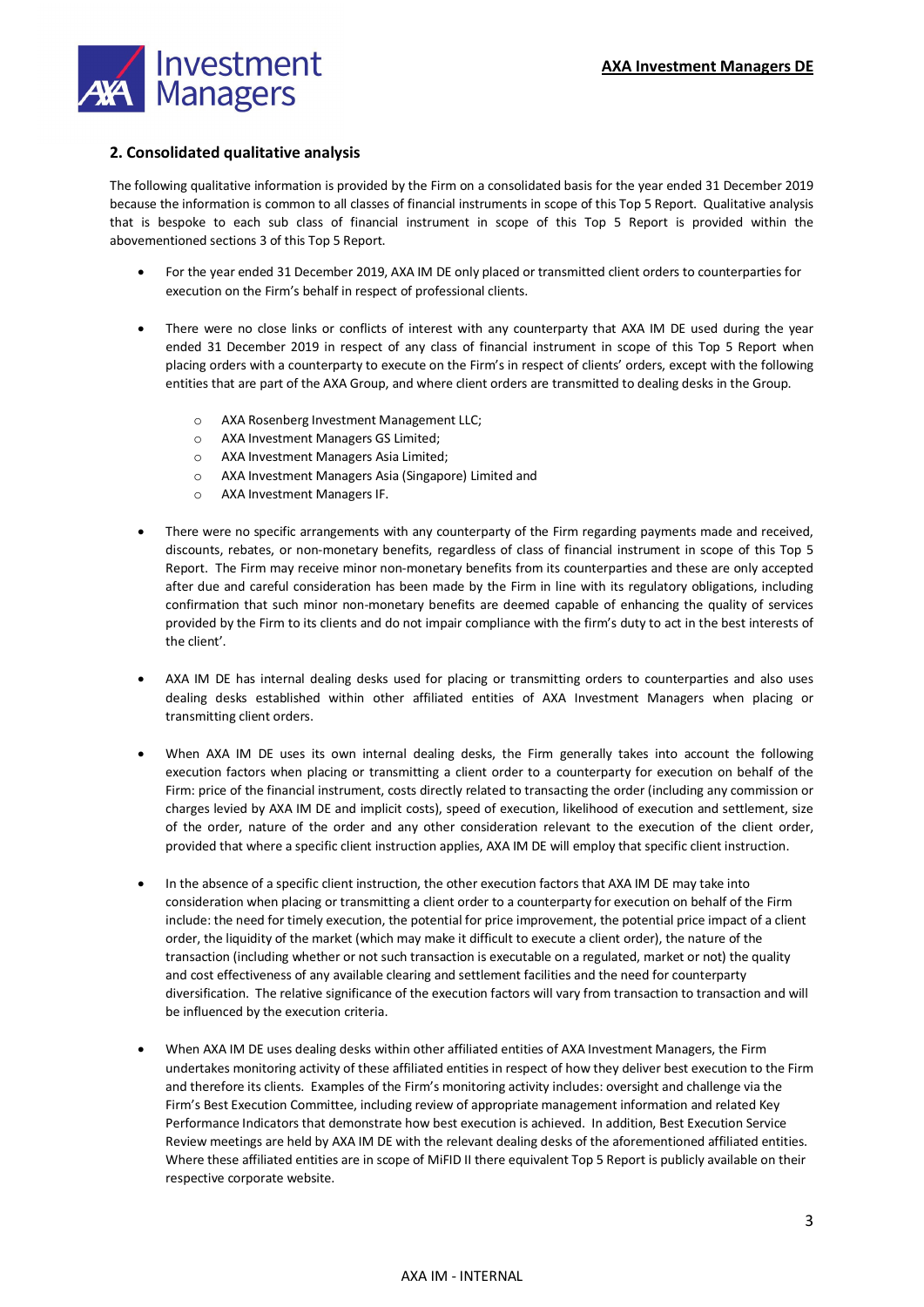

- The Best Execution Committee is part of the Firm's corporate governance framework and is a sub-committee of the Firm's Executive Committee. The Best Execution Committee is responsible for overseeing the effectiveness and adequacy of the Firm's controls and procedures in respect of best execution and to review adherence to the Firm's best execution policy.
- Counterparties utilised by the Firm are subject to an initial authorisation process and thereafter ongoing monitoring processes, which includes, but is not limited to, assessing the credit worthiness and financial stability of the counterparty, a review of the counterparty's execution services and the counterparty's ability to trade effectively on behalf of the Firm's clients. During the year ended 31 December 2019, selection of intermediaries has been expanded to include new counterparties that specialise in executing on specific markets so that the Firm is in a position to provide appropriate execution coverage to its clients.
- Where AXA IM DE places or transmits on average less than one client order per business day during the year ended 31 December 2019 in respect of any particular sub class of financial instrument, the information disclosed on each relevant asset class' Top 5 Report is not considered meaningful nor representative of the Firm's order execution arrangements and this is confirmed by the Firm where applicable in this Top 5 Report.
- In some instances, AXA IM DE has agreed the trade via an RFQ system allowing the firm to identify the counterparty it is dealing with. In such cases, AXA IM DE discloses in a separate table the identity of the top five counterparties it has most executed against via the RFQ on a trading venue.